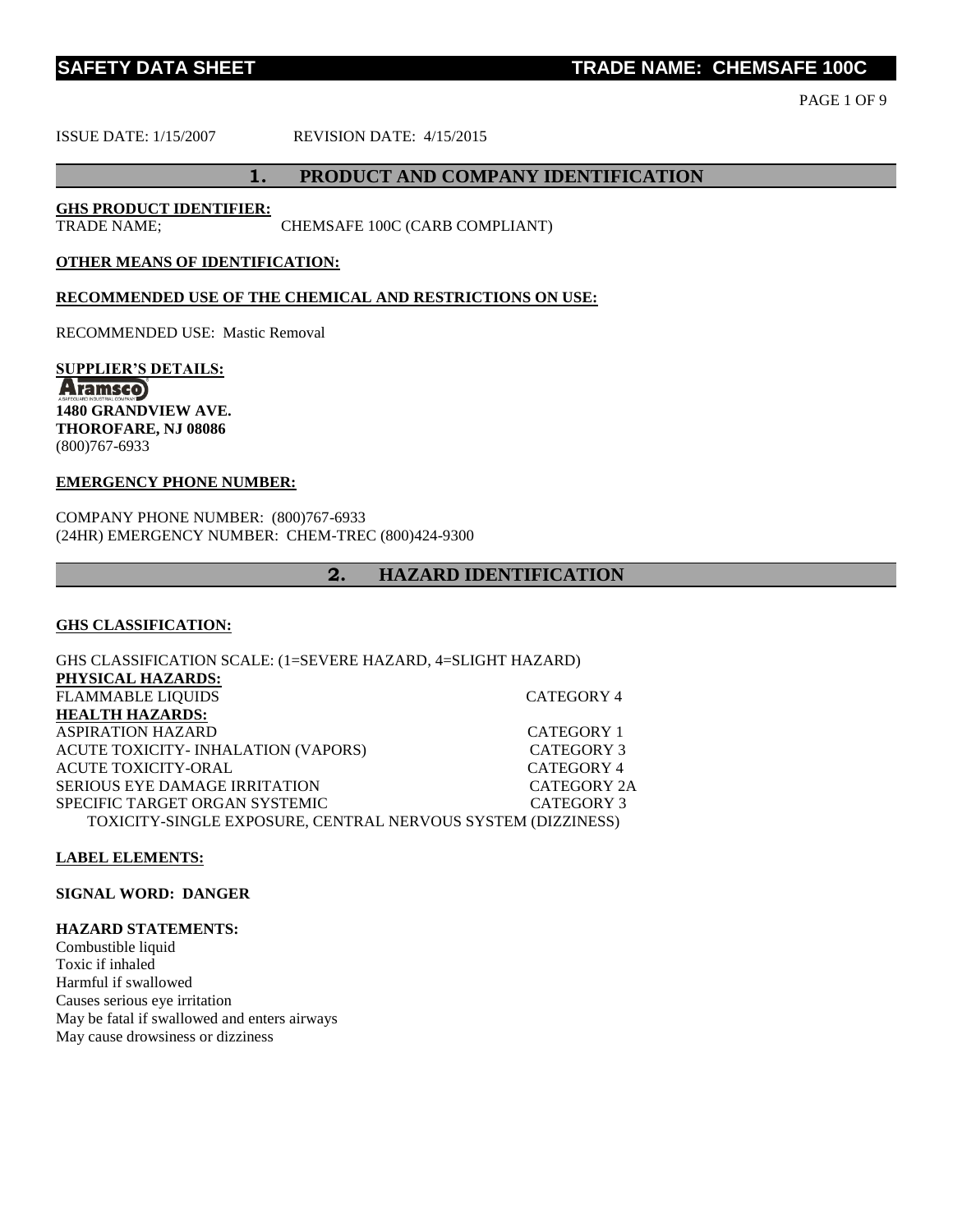#### **HAZARD SYMBOLS:**



**PRECAUTIONARY STATEMENTS:** Keep out of reach of children Keep away from heat/sparks/open flames/hot surfaces. No smoking. Keep container tightly closed. Keep cool Avoid breathing dust/fume/gas/mist/vapours/spray. Wash hands, face and all exposed skin areas after handling. Do not eat, drink, or smoke when using this product. Use only outdoors or in a well ventilated area. Wear protective gloves/protective clothing/eye protection/face protection

#### **PRECAUTIONARY STATEMENTS (RESPONSE):**

IF SWALLOWED: Immediately call a poison center or doctor or physician. Do not induce vomiting. Rinse mouth.

IF INHALED: Remove person to fresh air and keep comfortable for breathing. Call a poison center or doctor or physician.

IF IN EYES: Rinse cautiously with water for several minutes. Remove contact lenses if easy to do. Continue rinsing. If eye irritation persists, get medical advice/attention.

IN CASE OF FIRE: Use dry chemical, co2 or foam to extinguish

#### **PRECAUTIONARY STATEMENTS (STORAGE):**

Store in a well ventilated place, keep container tightly closed. Keep cool. Store locked up.

#### **PRECAUTIONARY STATEMENTS (DISPOSAL):**

Dispose of contents/container to an approved waste disposal plant in accordance with applicable local/regional/national and international regulations and product characteristics at time of disposal.

#### **OTHER HAZARDS:**

Repeated or prolonged exposure can cause skin dryness or cracking.

## **3. COMPOSITION INFORMATION ON INGREDIENTS**

| INGREDIENT IDENTITY                           | CAS NUMBER     | PERCENTAGE         |
|-----------------------------------------------|----------------|--------------------|
| DISTILLATES, PETROLEUM<br>HYDROTREATED, LIGHT | 64742-47-8     | <b>PROPRIETARY</b> |
| 2-BUTOXYETHANOL                               | $111 - 76 - 2$ | <b>PROPRIETARY</b> |

REMAINING INGREDIENTS ARE NOT REPORTABLE UNDER OSHA/SDS GUIDELINES. THE EXACT PERCENTAGES OF SOME INGREDIENTS HAVE BEEN WITHELD AS (CBI) CONFIDENTIAL BUSINESS INFORMATION TRADE SECRET.

#### **4. FIRST AID MEASURES**

INGESTION: If swallowed, call a poison control center immediately. Wash out mouth with water. Do not induce vomiting; this product is an aspiration hazard. If spontaneous vomiting occurs, keep head below hips to prevent aspiration of liquid into the lung. Never give anything by mouth to an unconscious person.

PAGE 2 OF 9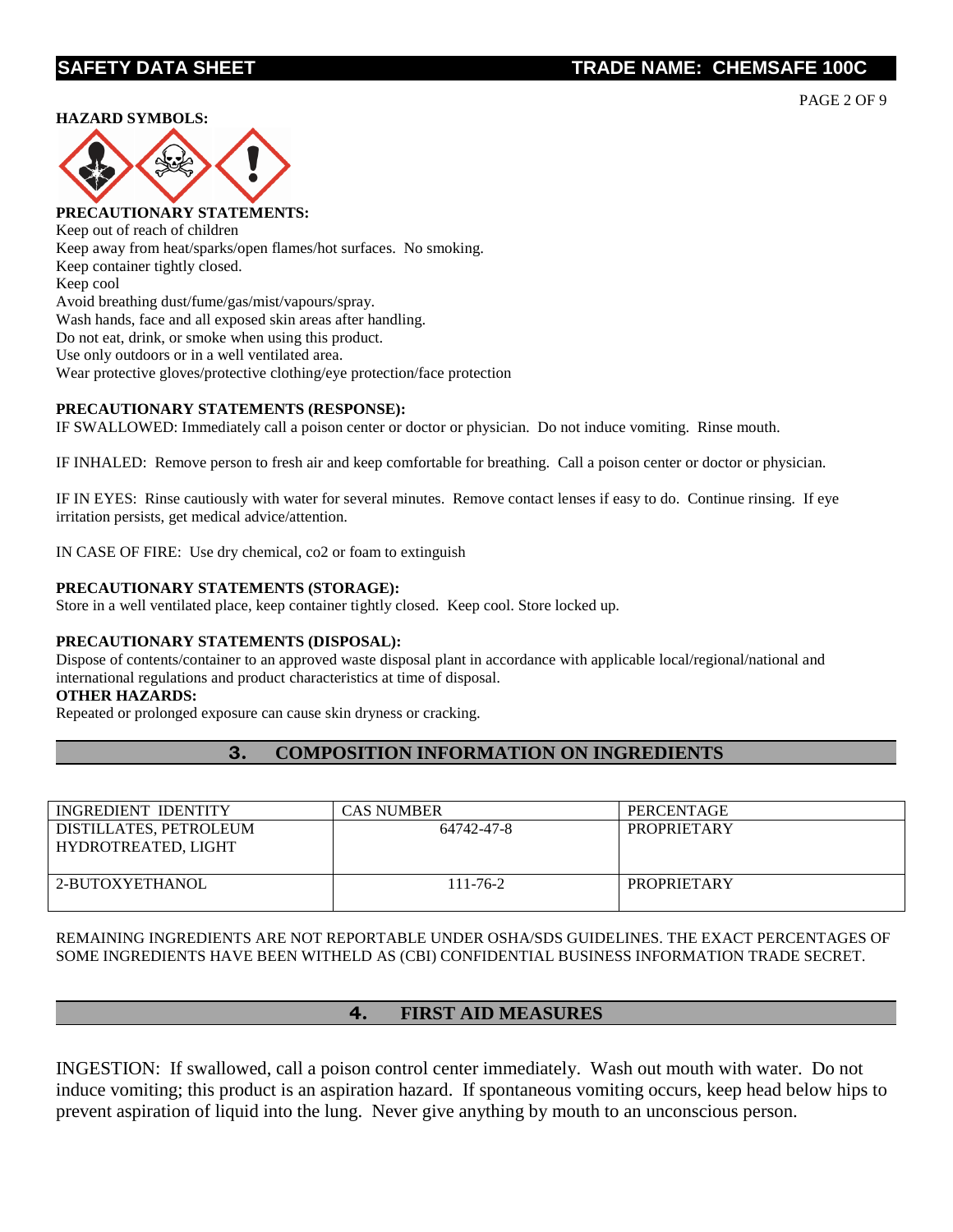SKIN CONTACT: Remove contaminated clothing. Wash affected area with soap and plenty of water. Wash contaminated clothing before reuse. If irritation occurs get medical advice.

INHALATION: Move individual away from exposure and into fresh air. If breathing is irregular or stopped, administer artificial respiration. In case of shortness of breath, give oxygen. Call a physician immediately.

EYE CONTACT: Rinse cautiously with water for several minutes. Remove contact lenses if easy to do. Continue rinsing. If eye irritation persists, get medical attention/advice.

## **Most Important Symptoms and Effects, Acute and Delayed**

INGESTION: Symptoms may include diarrhea, gastric pain, and vomiting. SKIN CONTACT: Symptoms may include redness, dryness and cracking of skin. INHALATION: Symptoms may include irritation of respiratory tract and/or CNS symptoms such as dizziness,

confusion, drowsiness or fatigue.

EYE CONTACT: Symptoms may include stinging, tearing, redness and blurred vision.

**Indication of immediate medical attention and special treatment needed, if necessary.** Treat Symptomatically.

## **5. FIRE FIGHTING MEASURES**

**Suitable extinguishing media**: Use fire extinguishers rated for class B fires. CO2, Foam. **Unsuitable extinguishing media-** Do not use water jet. If water is used utilize fog nozzle or apparatus.

**Specific hazards arising from the chemical:** Combustible liquid. In a fire or if heated, a pressure increase will occur and the container may burst. Vapors may accumulate in low or confined areas or travel a considerable distance to a source of ignition and flash back. Runoff to sewer may create fire or explosion hazard.

**Hazardous thermal decomposition products**: carbon monoxide and CO2

**Special protective actions for fire-fighters:** Keep product containers and surrounding areas cool with water spray. No action shall be taken involving any personal risk or without suitable training.

**Special protective equipment for fire-fighters**: Fire fighters should wear appropriate protective equipment and self-contained breathing apparatus (SCBA) with a full face-piece operated in positive pressure mode.

# **6. ACCIDENTAL RELEASE MEASURES**

## **Personal precautions, protective equipment and emergency procedures:**

**For non-emergency personnel:** No action shall be taken involving any personal risk or without suitable training. Evacuate surrounding areas. Keep unnecessary and unprotected personnel from entering. Do not touch or walk through spilled material. Shut off all ignition sources. No Flares, smoking or flames in hazard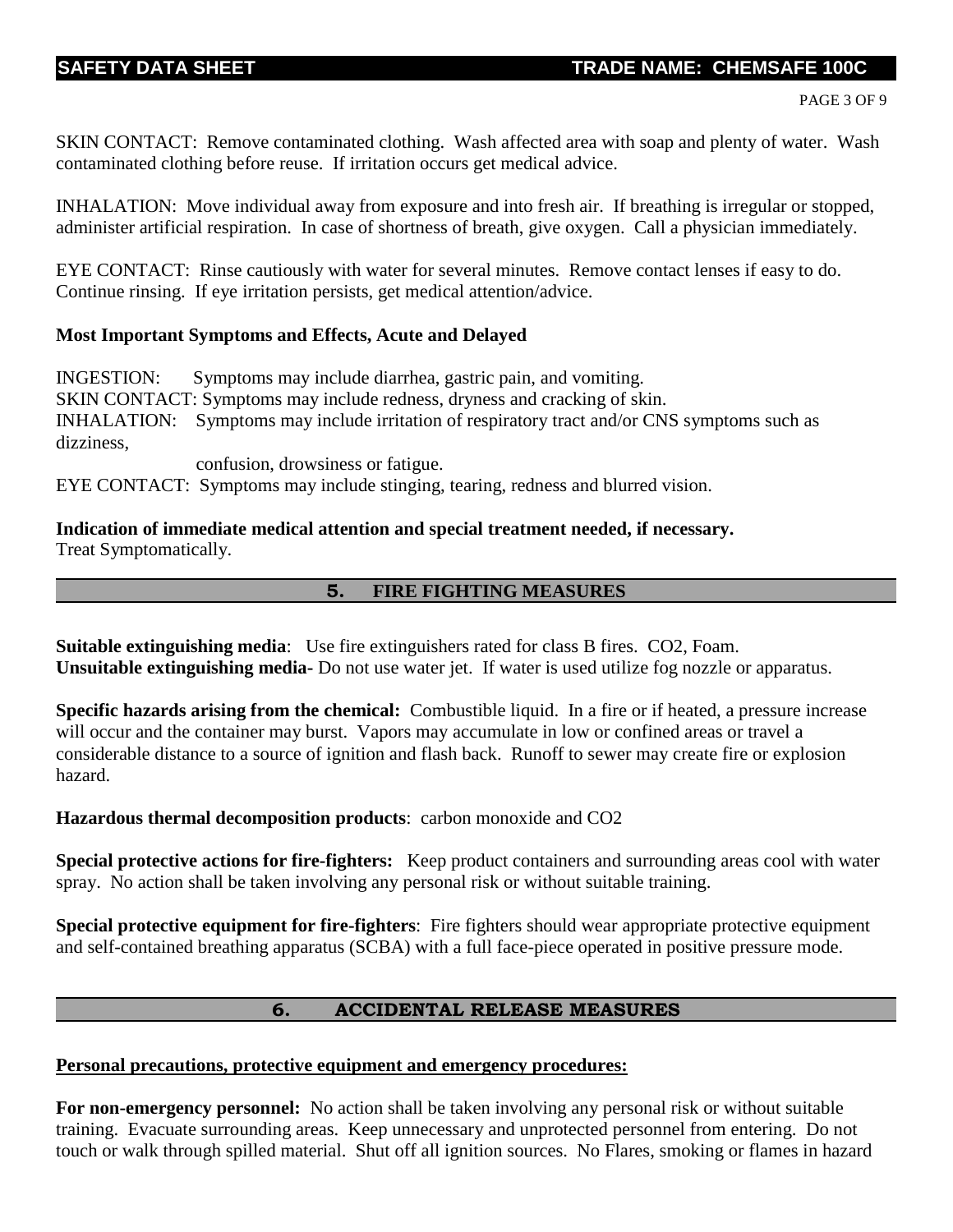```
PAGE 4 OF 9
```
area. Avoid breathing vapor or mist. Provide adequate ventilation. Wear appropriate respirator when ventilation is inadequate. Put on appropriate personal protective equipment.

**For emergency responders:** If specialized clothing is required to deal with the spillage, take note of information in section 8 for further information. See also information in non-emergency personnel above.

**Environmental precautions:** Avoid dispersal of spilled material with soil, waterways, drains and sewers. See section 12 for additional ecological information.

# **Methods and materials for containment and cleaning up**.

**Small spill:** Stop leak if without risk. Move containers from the spill area. Use spark proof tools and equipment. Absorb with an inert dry non combustible material such as diatomaceous earth or vermiculite and place in an appropriate waste disposal container. Mop any remaining residues with soap and water and dispose of wastes via a licensed waste disposal contractor according to federal, state and local regulations.

Large spill: Stop leak if without risk. Move containers from spill area. Use spark proof tools and equipment. Prevent entry into sewers, drains, water courses and confined areas. Wash spillages into an effluent treatment plant or absorb with an inert dry non combustible material such as diatomaceous earth or vermiculite and place in a appropriate waste disposal containers. Mop any remaining residues with soap and water and dispose of wastes via a licensed waste disposal contractor according to federal, state and local regulations.

# **7. HANDLING AND STORAGE**

# **Precautions for Safe Handling:**

**Safe Handling Advice:** Utilize appropriate personal protective equipment when handling product. Do not swallow. Avoid contact with eyes, skin and clothing. Avoid breathing vapor or mists. Use only with adequate ventilation. Wear appropriate respirator when ventilation is inadequate. Do not enter storage areas and confined spaces unless adequately ventilated. Keep in the original container and tightly closed when not in use. Store and use away from heat, sparks, open flame or any other ignition source. No smoking. Wash face, hands and any exposed skin thoroughly after handling. Wear protective gloves/protective clothing/eye protection and face protection during use. Groundbond container and receiving equipment during transfer. Do not flame cut, braize or weld emptied containers as they contain product residues and all precautions within this sds still apply and should be followed.

**Advice on general occupational hygiene**: Eating, drinking and smoking should be prohibited in areas where this material is handled, stored and processed. Workers should wash hands and face before eating, drinking and smoking. Remove contaminated clothing and protective equipment before entering eating areas. See also section 8 for additional hygiene information.

# **Conditions for safe storage including any incompatibilities:**

Store in original container in a dry, cool and well ventilated area away from strong oxidizing agents (see section 10) and food and drink. Store locked up. Eliminate all ignition sources. Keep container tightly closed when not in use. Do not store in unlabeled containers.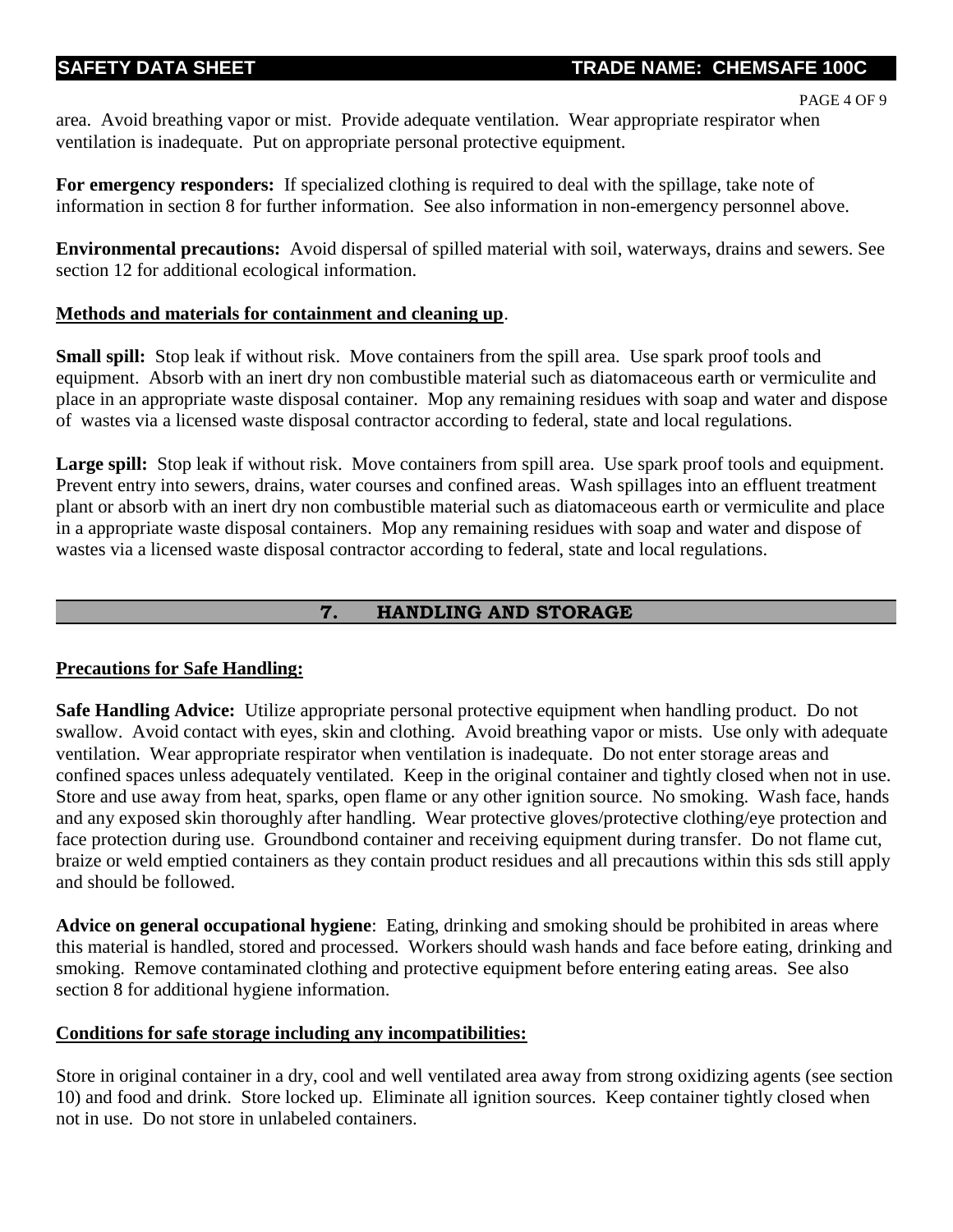PAGE 5 OF 9

### **8. EXPOSURE CONTROLS/ PERSONAL PROTECTION**

| <b>Control Parameters</b>               |                                                                    |                 |                    |  |  |  |
|-----------------------------------------|--------------------------------------------------------------------|-----------------|--------------------|--|--|--|
| <b>Occupational Exposure Limits</b>     |                                                                    |                 |                    |  |  |  |
| <b>Ingredient Identity</b>              | <b>ACGIH TLV</b>                                                   | <b>OSHA PEL</b> | <b>NIOSH IDLH</b>  |  |  |  |
|                                         |                                                                    |                 |                    |  |  |  |
| 2-butoxyethanol                         | TWA 20ppm                                                          | TWA 50ppm       | <b>IDLH</b> 700ppm |  |  |  |
| $111 - 76 - 2$                          |                                                                    | TWA 240mg/m3    |                    |  |  |  |
| Distillates, Petroleum                  | TWA: skin absorption 200mg/m3 (as total hydrocarbon vapor) 8 hours |                 |                    |  |  |  |
| Hydrotreated, Light                     |                                                                    |                 |                    |  |  |  |
| 64742-47-8                              |                                                                    |                 |                    |  |  |  |
| <b>Appropriate Engineering Controls</b> |                                                                    |                 |                    |  |  |  |
|                                         |                                                                    |                 |                    |  |  |  |

**Engineering Controls:** Use only with adequate ventilation. Use process enclosures, local exhaust ventilation or other engineering controls to keep worker exposure to airborne contaminants and air concentrations below occupational exposure standards. Use spark proof ventilation equipment.

#### **Individual protection measures, such as personal protective equipment. (PPE)**

**Eye/Face Protection**: Wear approved safety goggles with side shields

**Skin & Body Protection:** Wear chemical resistant, impervious gloves at all times when handling chemical products. A chemical resistant apron is also recommended. Check during use that gloves and aprons are still retaining their impervious properties, as the time for breakthrough can change from different manufacturers and chemical mixtures can not always be accurately measured. Appropriate footwear and suitable protective clothing should be worn for the degree and risk of exposure.

**Respiratory Protection:** If workplace exposure limits of product or any component is exceeded, utilize proper respiratory protection program guidelines (see OSHA 1910.134 and American National Standard ANSI Z88.2) Use a properly fitted NIOSH/MSHA air-purifying or air-fed respirator in compliance with the above mentioned standard if a risk assessment indicates this is necessary. Respirator selection must be based on known or anticipated exposure levels, the hazards of the product and the safe working limits of the selected respirator.

# **9. PHYSICAL AND CHEMICAL PROPERTIES**

Appearance: blue liquid Odor: mild to light solvent Odor threshold: not available pH: not applicable Melting Point/Freezing Point: -56F Initial Boiling Point/Range: 344F-473F Flash Pt: 158F lowest ingredient, does not sustain combustion Evaporation Rate: <1 (butyl acetate=1) Lower explosive limits: .6%Aliphatic Solvent Upper explosive limits: 7.0%Aliphatic Solvent Vapor Pressure: . meets CARB guidelines Vapor Density: 4.5-5 (air=1) Relative Density: .83 Solubility in water: Emulsifies Partition coefficient: not applicable Auto ignition temp: >428F Decomposition Temp: not available Viscosity: not applicable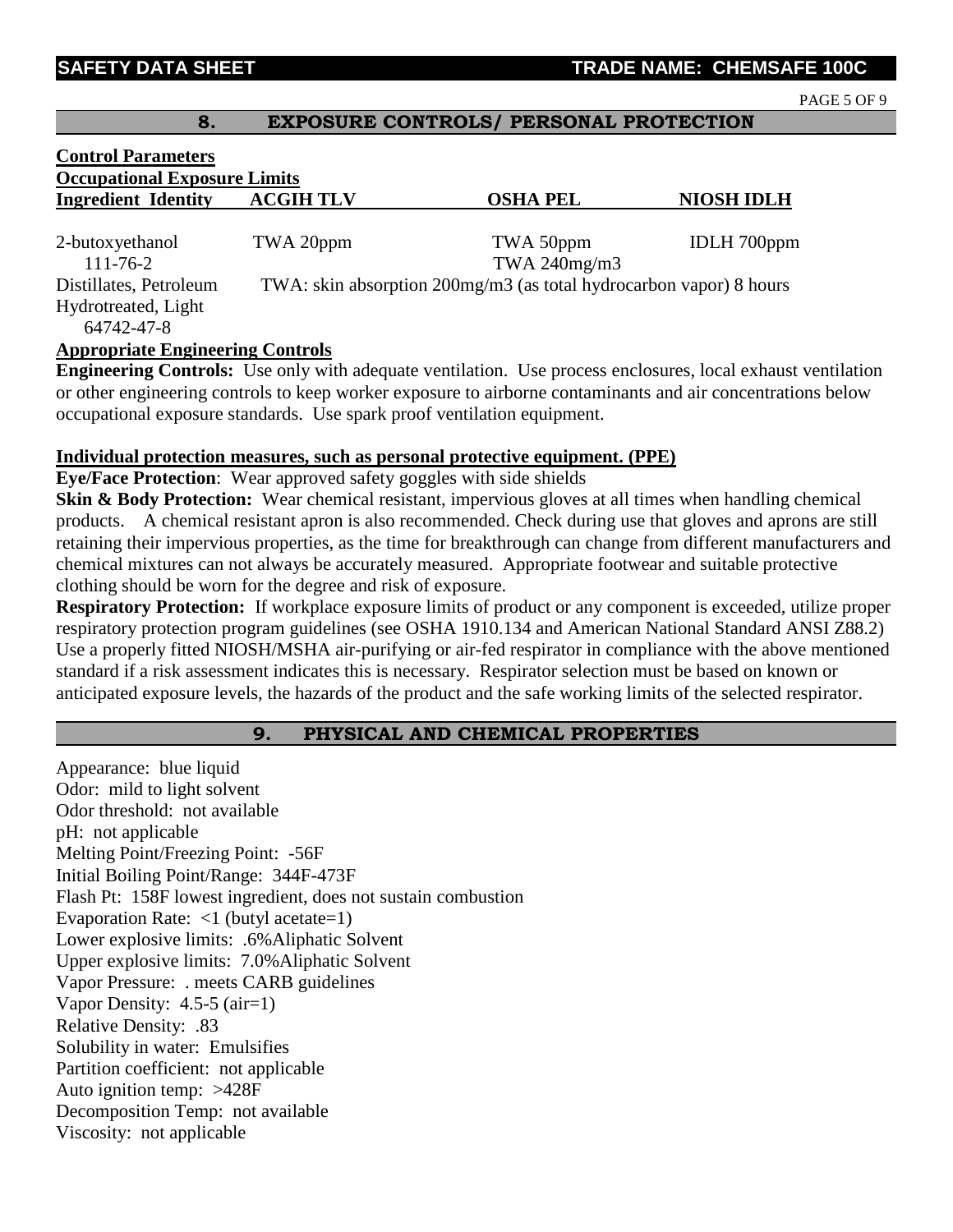## **TRADE NAME: CHEMSAFE 100C**

PAGE 6 OF 9

# **10. STABILITY AND REACTIVITY**

Reactivity: Stable in normal ambient temperature and pressure

Chemical Stability: Stable under recommended storage conditions.

Possibility of Hazardous Reactions: not under normal conditions of storage and use.

Conditions to Avoid: Avoid all possible sources of ignition. Do not pressurize, cut weld, braze, solder, drill, grind or expose containers to heat or sources of ignition. Do not allow vapor to accumulate in low or confined areas.

Incompatible Materials: Oxidizing materials

Hazardous Decomposition Products: Carbon monoxide and Carbon Dioxide

### **11. TOXICOLOGICAL INFORMATION**

| Acute toxicity: classified, oral toxicity category 4, inhalation toxicity category 3<br><b>Distillates Petroleum 64742-47-8</b><br><b>Hydrotreated, Light</b> | Oral LD50                              | Inhalation LC50 6.8mg/l no end pt, no effects<br>$>5000$ mg/kg rat |
|---------------------------------------------------------------------------------------------------------------------------------------------------------------|----------------------------------------|--------------------------------------------------------------------|
| 2-butoxyethanol 111-76-2                                                                                                                                      | Oral<br>LD50<br><b>Inhalation LC50</b> | 1414mg/kg guinea pig                                               |
| Skin corrosion irritation: Not classified,                                                                                                                    |                                        | $3.1$ mg/l guinea pig > 641 ppm                                    |
| Serious Eye damage: classified, category 2, Causes serious eye irritation, 2-butoxyethanol 111-76-2                                                           |                                        |                                                                    |
| <b>Sensitization: Not classified</b>                                                                                                                          |                                        |                                                                    |
| <b>Mutagenicity: Not classified</b>                                                                                                                           |                                        |                                                                    |
| <b>Carcinogenicity: Not classified</b>                                                                                                                        |                                        |                                                                    |
| <b>Reproductive Toxicity: Not Classified</b>                                                                                                                  |                                        |                                                                    |
| <b>Teratogenicity: Not Available</b>                                                                                                                          |                                        |                                                                    |
| <b>Specific target Organ Toxicity (single exposure):</b><br>category route of exposure<br><b>Name</b>                                                         | target organs                          |                                                                    |
| 2-butoxyethanol 111-76-2,<br>3,                                                                                                                               | inhalation                             | nervous system, drowsiness or dizziness                            |
| <b>Specific target Organ Toxicity (repeated exposure)</b><br><b>Not Available</b>                                                                             |                                        |                                                                    |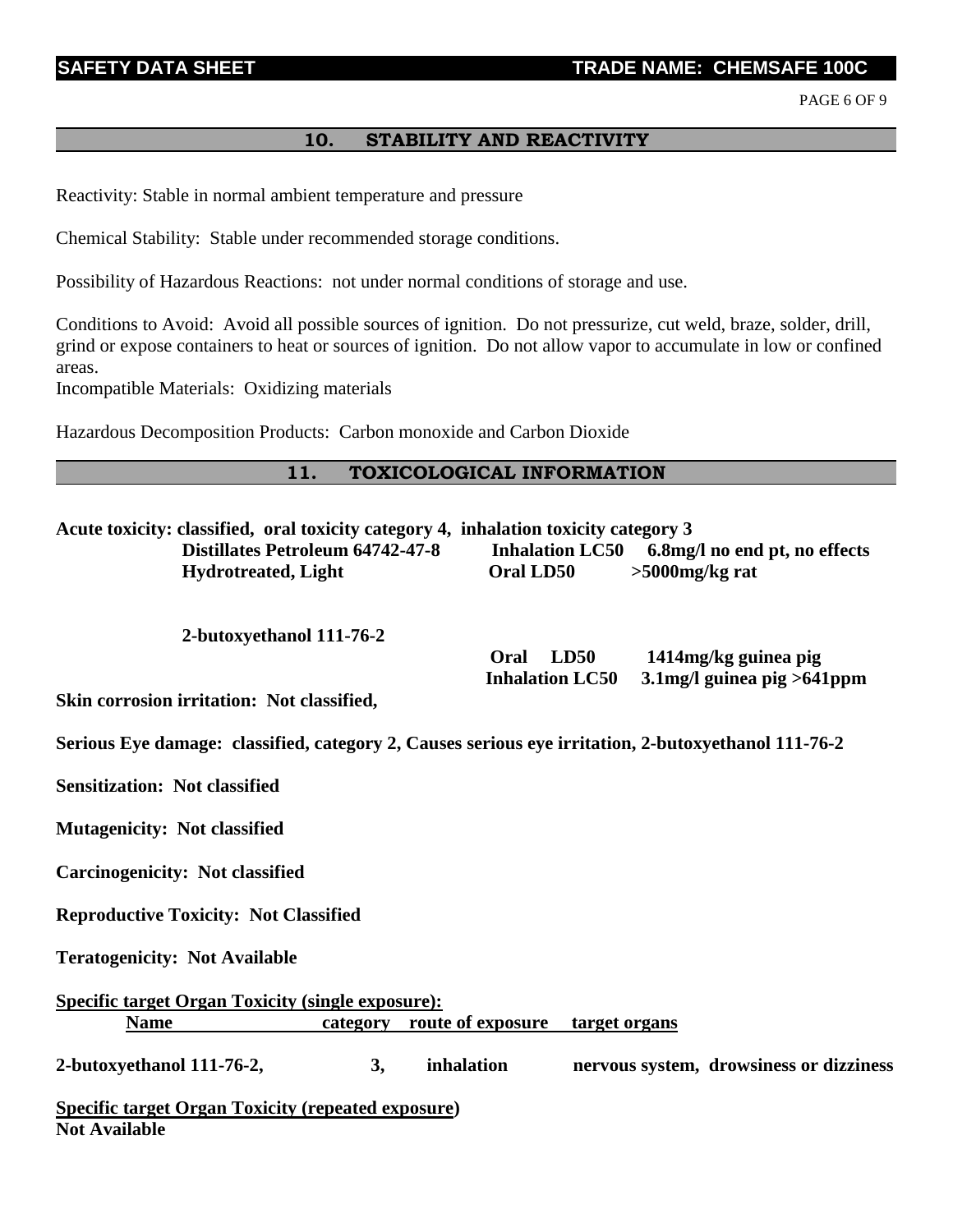PAGE 7 OF 9

### **Aspiration Hazard:**

## **Distillate petroleum hydrotreated, light 64742-47-8 , Aspiration Hazard Category 1**

### **Information on the likely routes of exposure:**

**Ingestion:** May be harmful if swallowed. May be fatal if swallowed and enters airways. **Inhalation:** Toxic if inhaled **Skin:** Causes skin irritation. **Eye:** Causes serious eye irritation

## **Symptoms related to the physical, chemical and toxicological characteristics**

**Ingestion:** See section iv, most important symptoms and effects, acute and delayed. **Inhalation:** See section iv, most important symptoms and effects, acute and delayed. **Skin:** See section iv, most important symptoms and effects, acute and delayed. **Eye**: See section iv, most important symptoms and effects, acute and delayed.

#### **Delayed and immediate effects and also chronic effects from short and long term exposure.**

General: Prolonged or repeated contact can defat the skin and lead to irritation, cracking and/or dermatitis Carcinogenicity: no known significant effects or critical hazards. Not classifiable.

#### **Numerical measures of Toxicity**

Not Available

# **12. ECOLOGICAL INFORMATION**

| <b>Toxicity:</b>                                                          |               |                |                 |  |  |
|---------------------------------------------------------------------------|---------------|----------------|-----------------|--|--|
| <b>Ingredient name</b>                                                    | <b>Result</b> | <b>Species</b> | <b>Exposure</b> |  |  |
| Aliphatic Solvent, Chronic NOEL 0.48 mg/l                                 |               | Daphnia        | 21 days         |  |  |
| <b>Persistence and degradability:</b>                                     |               |                |                 |  |  |
| Distillate Petroleum: Biodegradability-inherent                           |               |                |                 |  |  |
| Hydrotreated                                                              |               |                |                 |  |  |
| 2-butoxyethanol: 90.4% readily biodegradable after 28 days.               |               |                |                 |  |  |
| <b>Bioaccumulation Potential:</b>                                         |               |                |                 |  |  |
| 2-butoxyethanol: BCF 3.16, This material is not expected to bioaccumulate |               |                |                 |  |  |
| <b>Mobility in Soil:</b>                                                  |               |                |                 |  |  |
| 2-butoxyethanol: low adsorption to soil particulates predicted            |               |                |                 |  |  |

#### **Other adverse Effects:**

No known significant effects or critical hazards

## **13. DISPOSAL CONSIDERATIONS**

Dispose in accordance with applicable federal, state and local regulations.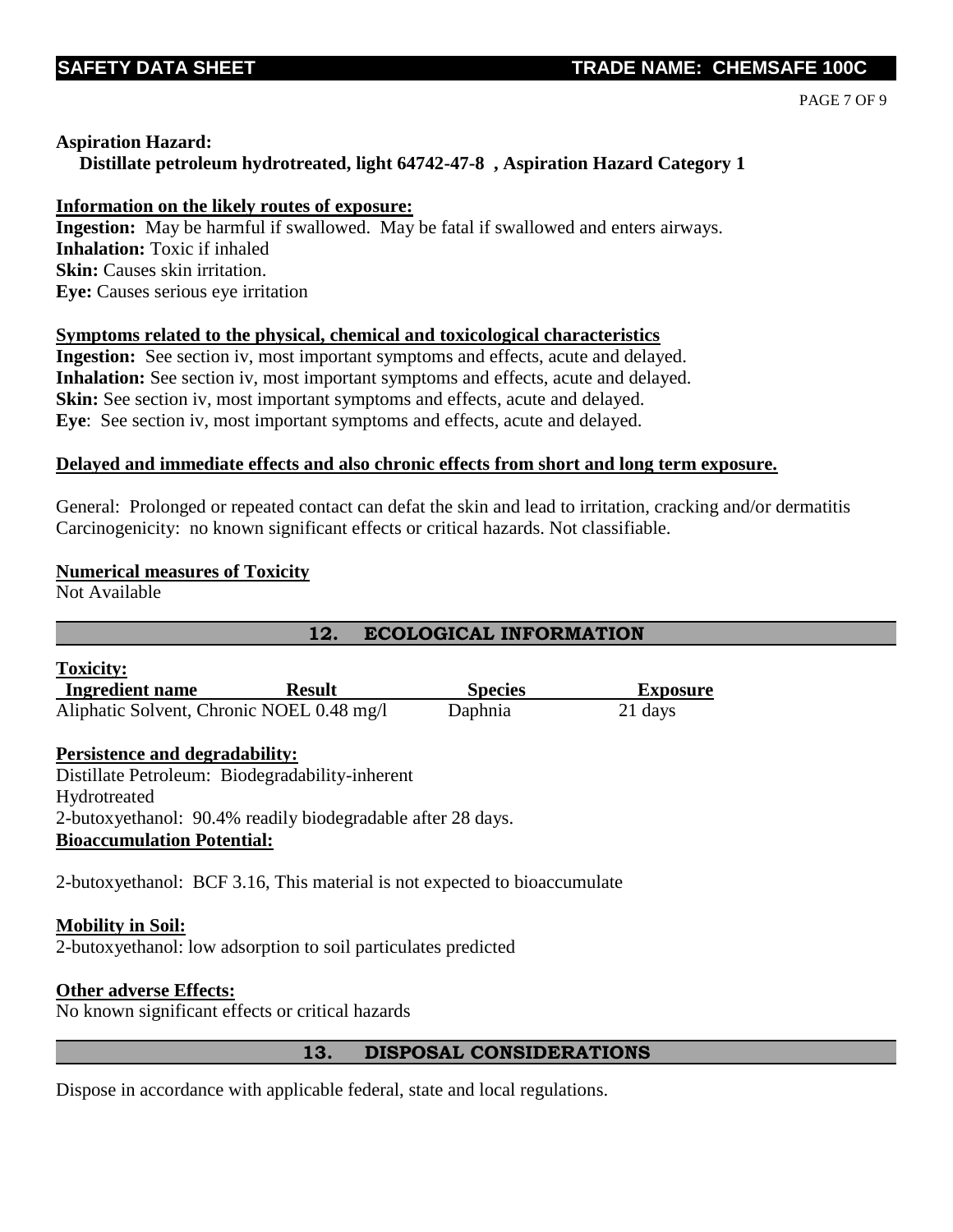PAGE 8 OF 9

### **14. TRANSPORTATION INFORMATION**

### **DOT:**

This product is NOT REGULATED if packaged under 119 gallons per container by DOT when shipping in North America. UN ID # NA1993 SHIPPING NAME: COMBUSTIBLE LIQUID, N.O.S. (CONTAINS PETROLEUM DISTILLATES) HAZARD CLASS: 3 PACKING GROUP: III RQ N/A PLACARDING: PLACARDING EXEMPTION 173.150F

IATA: NOT REGULATED

IMDG: NOT REGULATED

#### **15. REGULATORY INFORMATION**

U.S. FEDERAL REGULATIONS: All ingredients are listed or exempted with TSCA.

SARA 302/304: no products were found. SARA 311/312: fire hazard

| Ingredient     | %                                  | <b>FIRE</b>   | <b>PRESSURE</b> | <b>REACTIVE</b> | <b>IMMEDIATE   DELAYED</b> |                |
|----------------|------------------------------------|---------------|-----------------|-----------------|----------------------------|----------------|
|                |                                    | <b>HAZARD</b> | <b>RELEASE</b>  |                 | <b>ACUTE</b>               | <b>CHRONIC</b> |
| Distillate     | 80-95                              | <b>YES</b>    | NO              | N <sub>O</sub>  | <b>NO</b>                  | N <sub>O</sub> |
| Petroleum,     |                                    |               |                 |                 |                            |                |
| Hydrotreated   |                                    |               |                 |                 |                            |                |
|                | 2butoxyethanol   PROPRIETARY   YES |               |                 |                 | <b>YES</b>                 | <b>YES</b>     |
| $111 - 76 - 2$ |                                    |               |                 |                 |                            |                |

## SARA 313

2-butoxyethanol 111-76-2 PROPRIETARY, REPORTING THRESHOLD-1%

#### STATE REGULATIONS:

| Ingredient           | New York       | New Jersey | <b>Massachusetts</b> | Pennsylvania |
|----------------------|----------------|------------|----------------------|--------------|
| Distillate Petroleum | N <sub>0</sub> | No         | No                   | No           |
| Hydrotreated.        |                |            |                      |              |
| 64742-47-8           |                |            |                      |              |
| 2-butoxyethanol      | No             | Yes        | Yes                  | yes          |
| $111 - 76 - 2$       |                |            |                      |              |

California Prop 65: none known